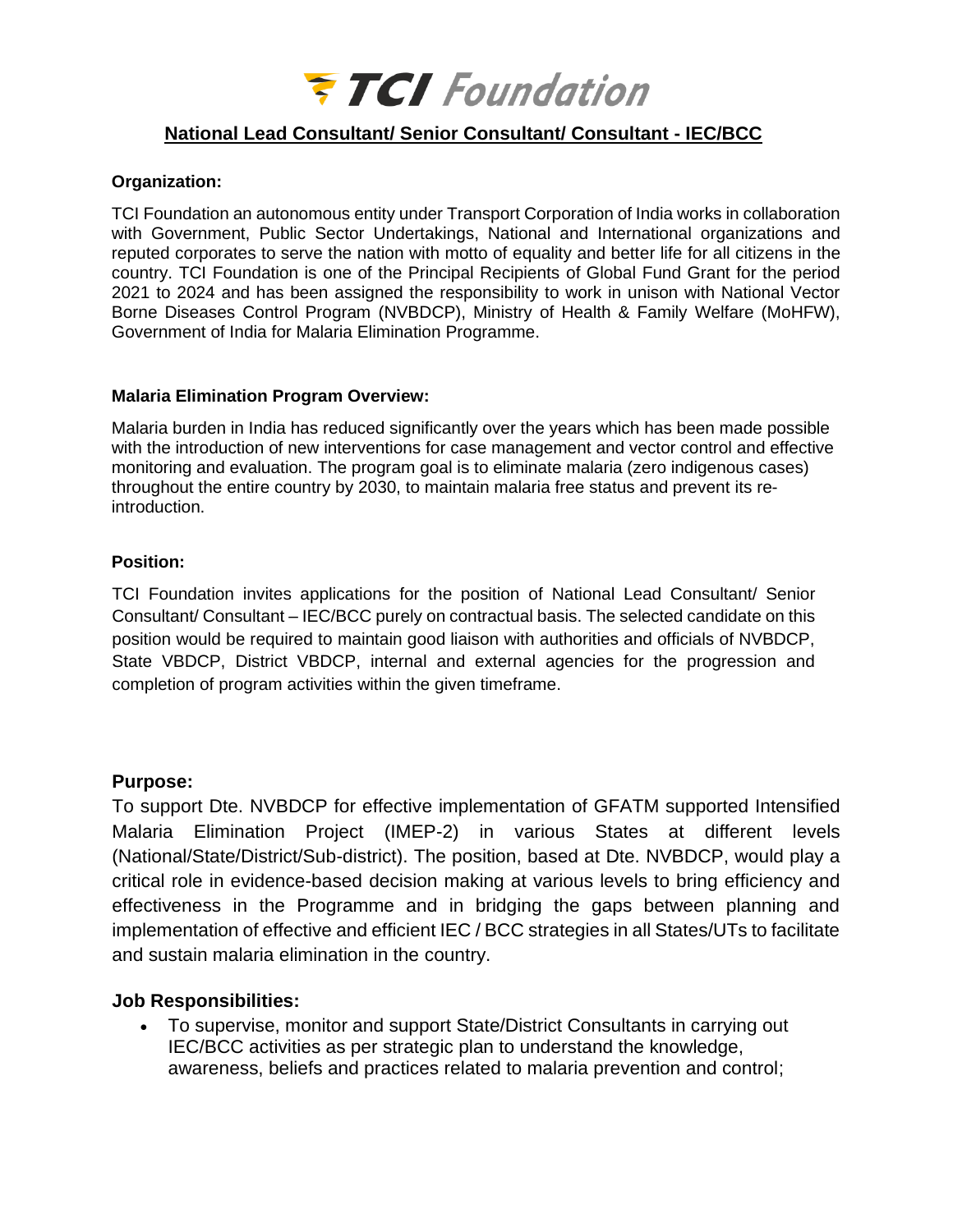# **FTCI** Foundation

barriers; and adoption of appropriate practices at individual/family/community level for community mobilization, involvement, and partnership.

- To supervise and monitor HR at various levels, analyze their monthly activity reports including LQAS reports on the behavioral aspects which affect the health seeking attitudes of the communities and provide feedbacks.
- To coordinate, supervise and facilitate the State/District teams, NGO SRs engaged in devising/implementing IEC/BCC plan and communication strategies for the country in the context of Malaria and other VBDs including problemsolving, course correction, as required, to ensure effective implementation of the project/ programme.
- To develop and facilitate implementation of strategies to involve the panchayats, local NGOs, *Mahila Mandals*, SHGs and other community groups including indigenous people's awareness/ development plan in tribal areas to ensure community participation.
- To strengthen the social research aspect of the project/programme, and suggest modalities of incorporating the social research findings into the programme; and to assess effectiveness of different media.
- To coordinate, support and develop creative graphics and contents suitable for social media platforms such as Facebook, You Tube, Twitter, etc., at National/State/District level, and the programme website including writing, editing and preparing stories & social media messages.
- To support, supervise, monitor and facilitate State/District VBDCPs in designing BCC/social mobilization strategies as well as activities/campaigns that will have reach and impact on the behavior change. Develop content for IPC (Flip Chart, Flash Cards, etc.), Group Counselling (Charts and Pictorials), Social Mobilization (*Haat, Mela*, Folk Media, Festivals, important days), Programme Communication (audio/ video scripts and lyrics etc.), Advocacy (Media, PRI etc.)
- To coordinate and support other teams at Dte. NVBDCP, other Regional & State partners, media agencies, partner organizations, and field staff for harmonized planning, implementation and monitoring of different BCC activities/campaigns so as todevelop quality outputs, provide thrust and desired results in behavior change.
- To undertake training/capacity building of NVBDCP & other healthcare staff at National, State, District and Sub-district levels, online as well as in-person; and to develop, test and finalize training material and modules, as required.
- To compile the Annual report of IEC/BCC/ social mobilization related activities undertaken in the States/ districts.
- To undertake field visits in States/UTs/Districts (at least 10 days a month) to analyze the situation, monitoring the implementation of IEC/BCC activities,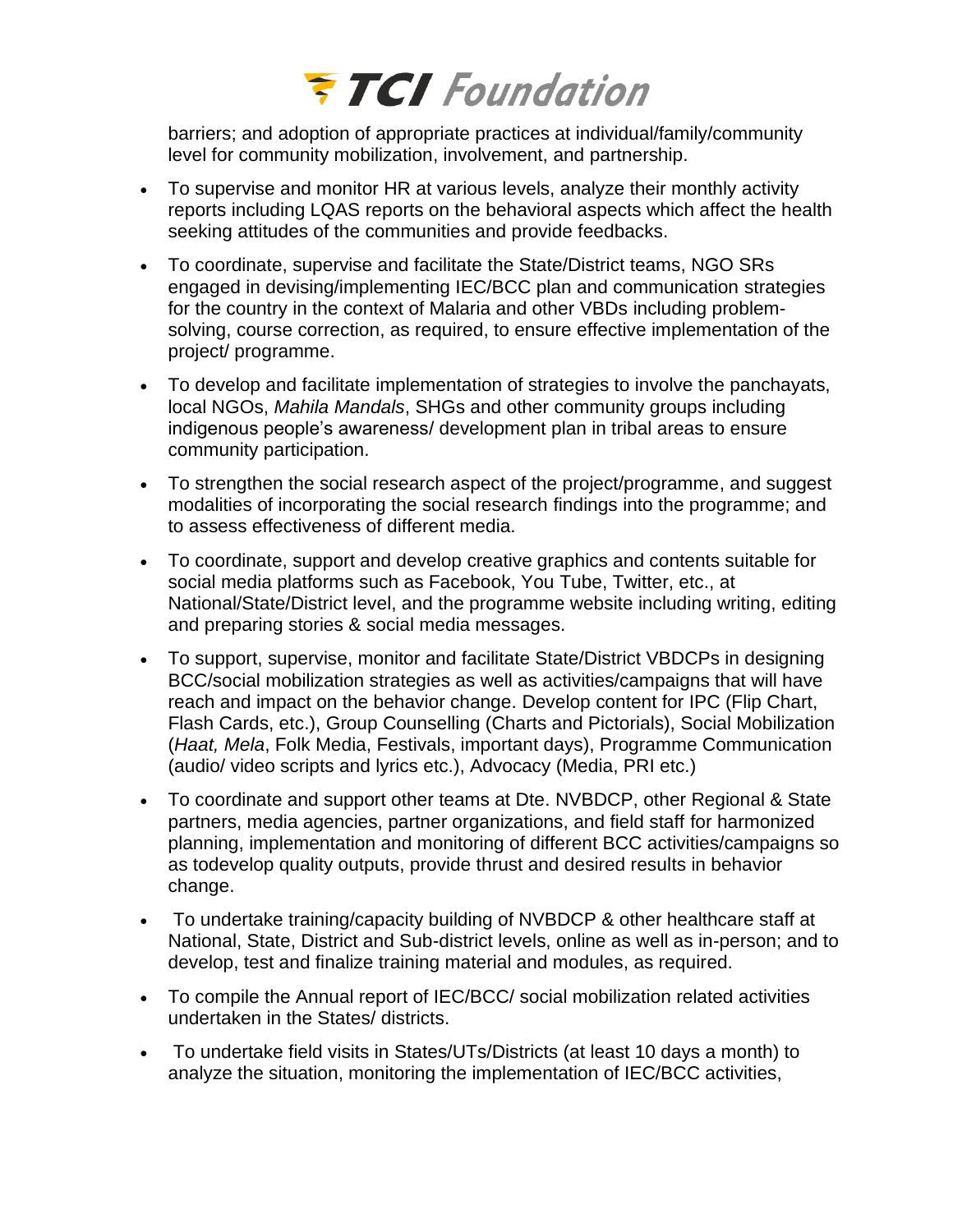## **FTCI** Foundation

finding gaps and take corrective actions accordingly, in a manner that maximizes coverage of health facilities/ villages and effective utilization of resources.

- To document and disseminate best practices, strategies, achievements, learnings etc. of the Malaria Elimination Programme through publication and organizing dissemination workshops, meetings, special events, etc.
- To undertake any other task assigned by the Reporting authority.

## **Qualification & Experience:**

| <b>Position</b>                  | <b>Qualification &amp; Experience</b>                                                                                                                              | <b>Remuneration (in</b> |
|----------------------------------|--------------------------------------------------------------------------------------------------------------------------------------------------------------------|-------------------------|
|                                  |                                                                                                                                                                    | Rs.) per month          |
| Lead Consultant-                 | Ph D/ Post Graduate degree in Mass 60,000-1,50,000/-                                                                                                               |                         |
|                                  | IEC/BCC*/ Senior communication/ Journalism/ Social sciences/(consolidated).                                                                                        |                         |
| Consultant-                      | Development studies or relevant field from a                                                                                                                       |                         |
| IEC/BCC*/                        | recognized<br>university with demonstrated Remuneration is                                                                                                         |                         |
| Consultant-                      | understanding of Social & Behavior Change indicative and                                                                                                           |                         |
| IEC/BCC*                         | Communication (SBCC) and research with at would depend on                                                                                                          |                         |
|                                  | least 5 years' relevant work experience, of which Qualification,                                                                                                   |                         |
|                                  | 3 years should be in networking and liaison-Experience &                                                                                                           |                         |
| <sup>*</sup> The designation     | building activities with district and state Performance                                                                                                            |                         |
| would be based                   | organizations/ NGOs in Public Health at State orduring written                                                                                                     |                         |
| on Qualification,                | National Level.                                                                                                                                                    | test/interview.         |
| Experience and                   |                                                                                                                                                                    |                         |
| <b>Performance</b>               | <b>Desirables-</b>                                                                                                                                                 |                         |
| during written<br>test/interview | Experience of working in large scale<br>development programmes/ National<br>Health Programmes/ international bodies,<br>private organizations or corporate sector. |                         |
|                                  | Knowledge and skills in managing<br>government health projects.                                                                                                    |                         |

## **Skills required-**

- Computer proficiency with commonly used softwares/ packages like MS Word, Excel, Power Point & Web surfing.
- Knowledge of IT-based knowledge sharing platforms.
- Excellent communication (oral and written) and presentation skills, analytical and interpersonal abilities.
- Demonstrated ability to work in a multi-disciplinary team environment.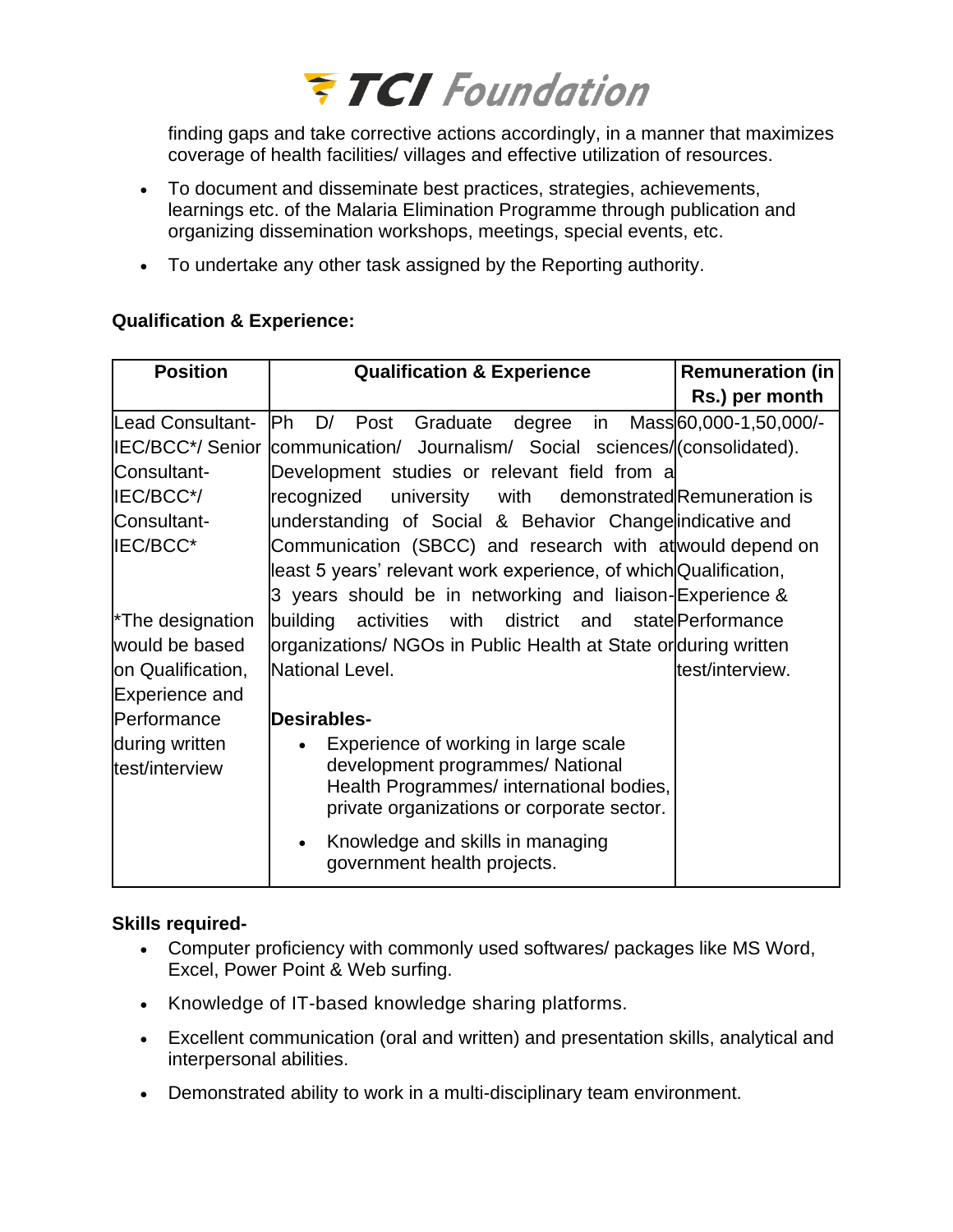

**Nature of appointment:** The appointment will be on contract basis initially for a period of one year and thereafter extendable annually (or specified period) on the basis of performance appraisal (to be assessed for work output, personal attributes, functional competency etc.)

**Reporting:** Reporting will be to Nodal Officer, GFATM under the overall supervision of Director, NVBDCP.

**Age:** Upper age limit is 55 years and ready to travel extensively.

**Annual Increment:** Annual increment would be based on performance appraisal.

**Rescission:** Either party can terminate the contract by giving one month's notice in writing.

**Deliverables:** The consultant will be required to submit a Monthly Activity Report and Annual Report to Reporting Officer with a copy to Dte. NVBDCP. Performance appraisal would include review of monthly activity reports, field visits, timely completion of activities and innovations done and annual assessment.

**Selection:** Selection and appointment shall be carried out through advertisement followed by walk-in- written test/interview, if short listed.

**Equal Opportunities:** TCI Foundation is an equal opportunity employer. Employment at TCI Foundation is based solely on individual's merit and qualifications directly related to professional competence. TCI Foundation does not discriminate against any employee or applicant because of race, caste, creed, colour, religion, gender, origin, disability, marital status, or any other basis protected by law.

**How to Apply:** Candidates applying for the position are requested to adhere to following:

- 1. Check your eligibility.
- 2. Duly filled Application Form (link placed below)
- 3. Given the large volume of applications we receive, we are unable to respond to all applicants and our responses are limited to those who are short listed.
- 4. Merely fulfilling the eligibility and applying for the position does not entitle the candidate to be called for interview.
- 5. No TA/DA will be paid to attend the interview in person, if invited.
- 6. The advertised position can be cancelled/varied as per the discretion of the employer.
- **7. Last Date to Apply: 9 March 2022 (00:00 hrs)**

**[click to apply](https://forms.gle/JBNCSerN2G1UW7fC7)**